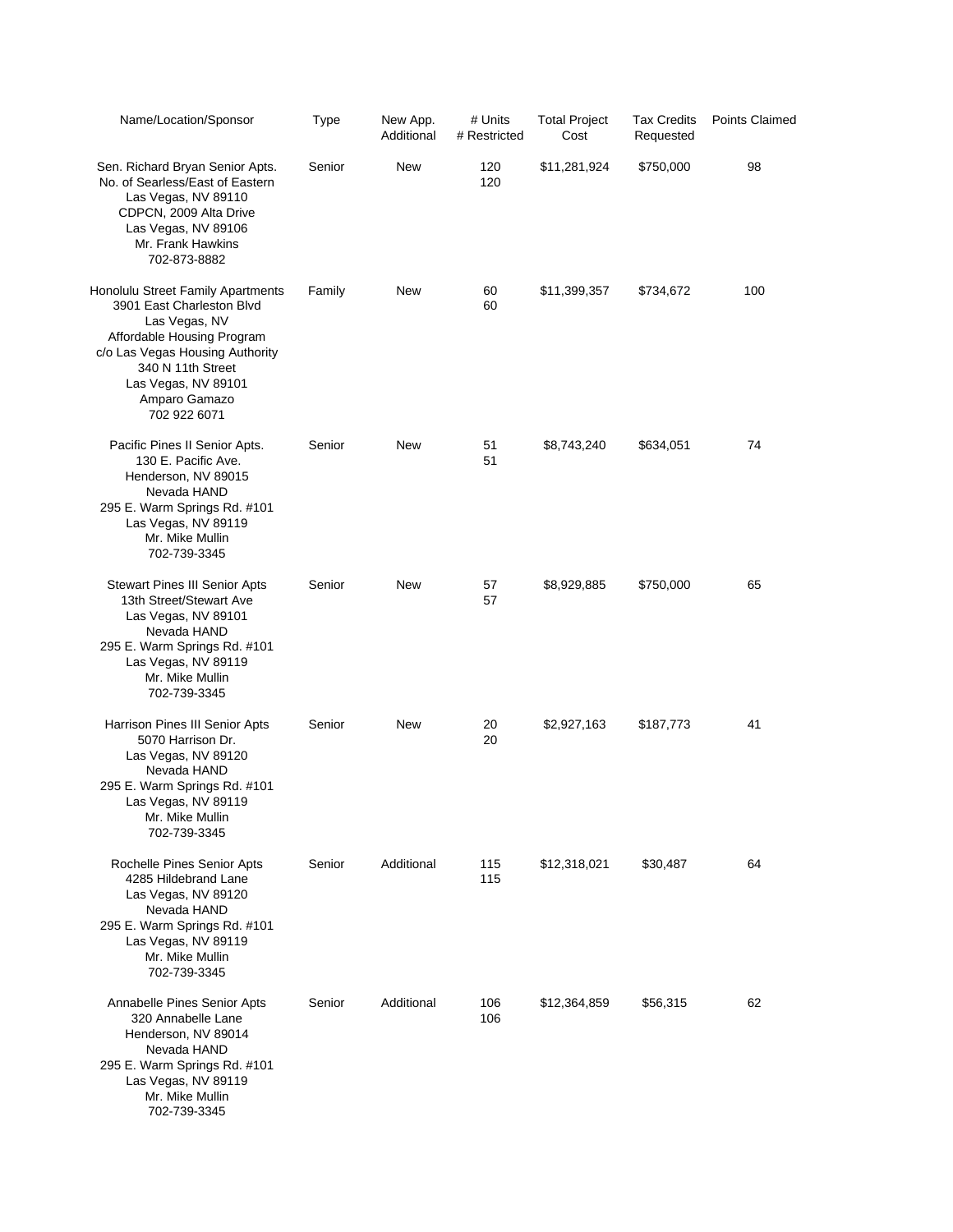| Annabelle Pines II Senior Apts.<br>320 Annabelle Lane<br>Henderson, NV 89014<br>Nevada HAND<br>295 E. Warm Springs Rd. #101<br>Las Vegas, NV 89119<br>Mr. Mike Mullin<br>702-739-3345    | Senior       | Additional | 50<br>50 | \$6,522,922  | \$23,482    | 63  |
|------------------------------------------------------------------------------------------------------------------------------------------------------------------------------------------|--------------|------------|----------|--------------|-------------|-----|
| Silver Sky Assisted Living<br>8220 Silver Sky Dr., Las Vegas<br>NV 89145<br>Affordable Housing Resource<br>Council, 490 Mill St.<br>Reno, NV 89502<br>Ms. Jonnie Pullman<br>775-324-1870 | Asst. Living | Additional | 90<br>90 | \$12,949,840 | \$105,344   | 100 |
| Bonanza Pines III Senior Apts<br>4180 Bonanza road<br>Las Vegas, NV 89110<br>Nevada HAND<br>295 E. Warm Springs Rd. #101<br>Las Vegas, NV 89119<br>Mr. Mike Mullin<br>702-739-3345       | Senior       | Additional | 62<br>62 | \$10,223,056 | \$119,601   | 70  |
| Clark                                                                                                                                                                                    |              |            | 731      | \$97,660,267 | \$3,391,725 |     |
| Cimarron Village<br>550 Cimarron Way<br>Elko, NV<br><b>Gregory Development</b><br>106 E Front Street<br>Elko, NV<br>Jim Gregory<br>775 738 8000                                          | Senior       | A/Rehab    | 48<br>48 | \$3,992,468  | \$212,782   | 51  |
| Silver Sage Senior<br>4895 S McCarran Blvd<br>Reno, NV<br>Silver Sage Manor Inc<br>888 W 2nd St<br>Reno, NV<br>George Aker<br>775 329 1155                                               | Senior       | New        | 43<br>43 | \$6,660,255  | \$466,101   | 62  |
| Quail Run at Rivers Edge<br>South 12th St<br>Elko, NV<br>Pacific West Communities<br>Caleb Roope<br>13 12th Avenue<br>Nampa, ID<br>208 461 0022                                          | Family       | New        | 59<br>59 | \$7,681,389  | \$483,000   | 52  |